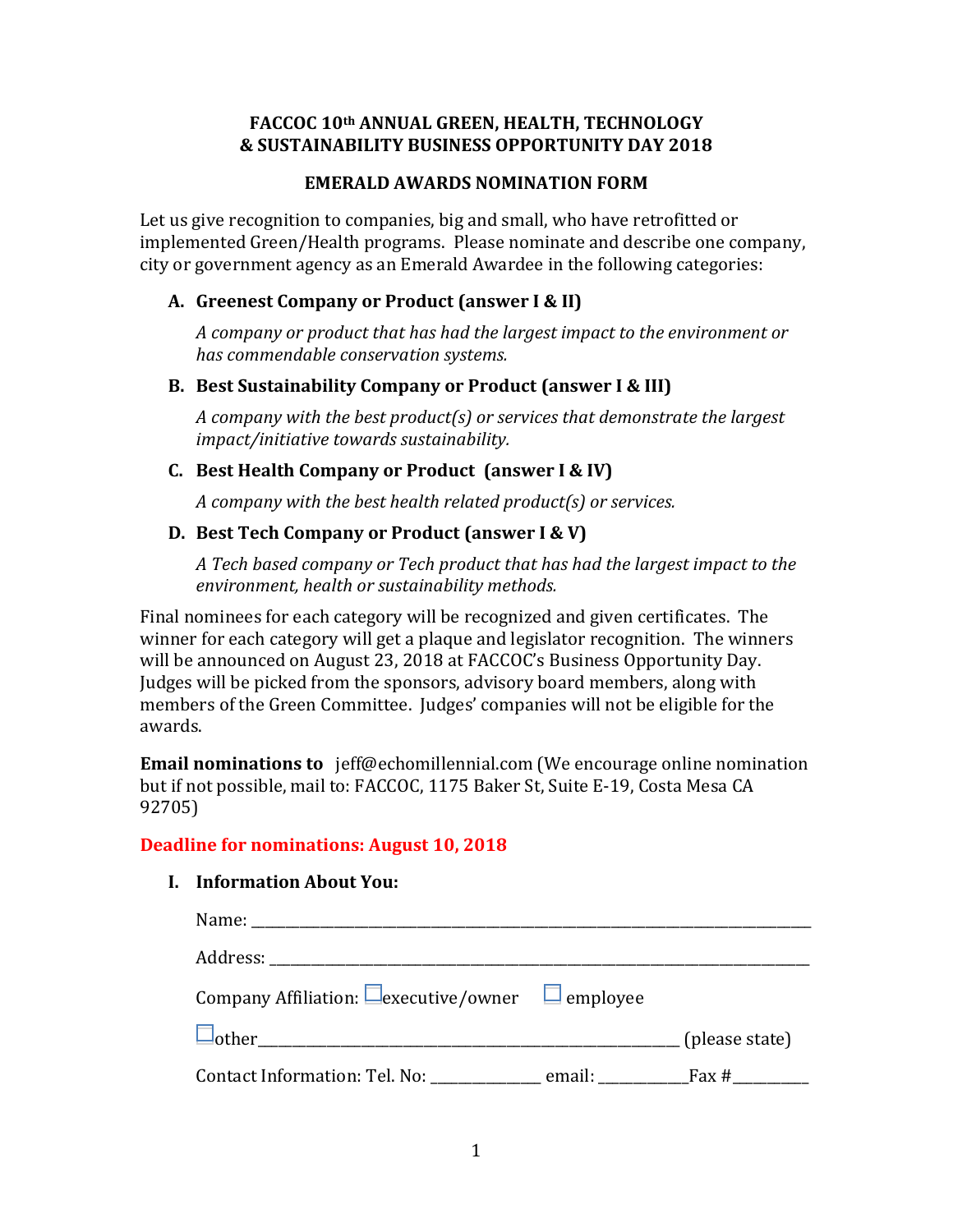**II. Information About the Nominee for A. "Greenest Company or Product"**

| Name of Nominee:                                                                                                                                                                                                        |                                        |  |  |  |
|-------------------------------------------------------------------------------------------------------------------------------------------------------------------------------------------------------------------------|----------------------------------------|--|--|--|
| Place of Business: $\Box$ National                                                                                                                                                                                      | $\Box$ California $\Box$ Orange County |  |  |  |
|                                                                                                                                                                                                                         |                                        |  |  |  |
|                                                                                                                                                                                                                         |                                        |  |  |  |
|                                                                                                                                                                                                                         |                                        |  |  |  |
|                                                                                                                                                                                                                         |                                        |  |  |  |
| Size of company/entity by way of number of employees ___________________________<br>Green and Conservation Programs/Products implemented or launched in the<br>last three years (list year of implementation/launching) |                                        |  |  |  |
|                                                                                                                                                                                                                         |                                        |  |  |  |
|                                                                                                                                                                                                                         |                                        |  |  |  |
|                                                                                                                                                                                                                         |                                        |  |  |  |
| List incentives given for Green initiatives proposed by employees (if this is<br>for a city or agency, initiatives proposed may also come from residents):                                                              |                                        |  |  |  |
|                                                                                                                                                                                                                         |                                        |  |  |  |
| List incentives given for conservation initiatives/programs proposed by<br>employees (if this is for a city or agency, initiatives proposed may also come<br>from residents):                                           |                                        |  |  |  |
|                                                                                                                                                                                                                         |                                        |  |  |  |
| Allocated budget for conservation and/or green programs:                                                                                                                                                                |                                        |  |  |  |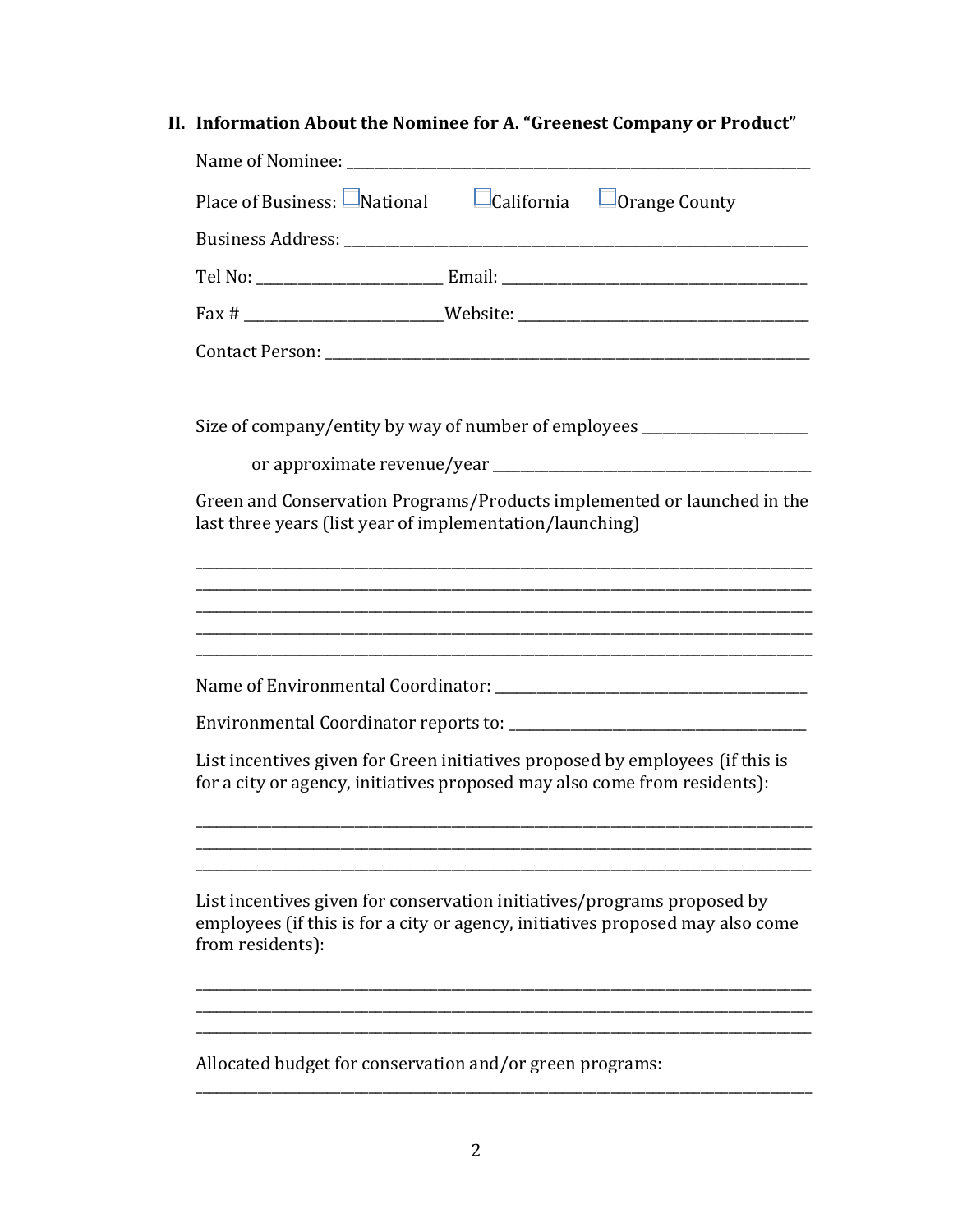List all upgrading/retrofitting done on the facility/facilities to be more ecofriendly.

\_\_\_\_\_\_\_\_\_\_\_\_\_\_\_\_\_\_\_\_\_\_\_\_\_\_\_\_\_\_\_\_\_\_\_\_\_\_\_\_\_\_\_\_\_\_\_\_\_\_\_\_\_\_\_\_\_\_\_\_\_\_\_\_\_\_\_\_\_\_\_\_\_\_\_\_\_\_\_\_\_\_\_\_\_\_\_\_\_

\_\_\_\_\_\_\_\_\_\_\_\_\_\_\_\_\_\_\_\_\_\_\_\_\_\_\_\_\_\_\_\_\_\_\_\_\_\_\_\_\_\_\_\_\_\_\_\_\_\_\_\_\_\_\_\_\_\_\_\_\_\_\_\_\_\_\_\_\_\_\_\_\_\_\_\_\_\_\_\_\_\_\_\_\_\_\_\_\_ \_\_\_\_\_\_\_\_\_\_\_\_\_\_\_\_\_\_\_\_\_\_\_\_\_\_\_\_\_\_\_\_\_\_\_\_\_\_\_\_\_\_\_\_\_\_\_\_\_\_\_\_\_\_\_\_\_\_\_\_\_\_\_\_\_\_\_\_\_\_\_\_\_\_\_\_\_\_\_\_\_\_\_\_\_\_\_\_\_ Environmental Impacts derived from the Green/Conservation programs (conservation of water, acid rain reduction, reduction of gas emission, conservation of energy, use of recycled material, use of natural biodegradable raw materials, etc.) \_\_\_\_\_\_\_\_\_\_\_\_\_\_\_\_\_\_\_\_\_\_\_\_\_\_\_\_\_\_\_\_\_\_\_\_\_\_\_\_\_\_\_\_\_\_\_\_\_\_\_\_\_\_\_\_\_\_\_\_\_\_\_\_\_\_\_\_\_\_\_\_\_\_\_\_\_\_\_\_\_\_\_\_\_\_\_\_\_ \_\_\_\_\_\_\_\_\_\_\_\_\_\_\_\_\_\_\_\_\_\_\_\_\_\_\_\_\_\_\_\_\_\_\_\_\_\_\_\_\_\_\_\_\_\_\_\_\_\_\_\_\_\_\_\_\_\_\_\_\_\_\_\_\_\_\_\_\_\_\_\_\_\_\_\_\_\_\_\_\_\_\_\_\_\_\_\_\_ \_\_\_\_\_\_\_\_\_\_\_\_\_\_\_\_\_\_\_\_\_\_\_\_\_\_\_\_\_\_\_\_\_\_\_\_\_\_\_\_\_\_\_\_\_\_\_\_\_\_\_\_\_\_\_\_\_\_\_\_\_\_\_\_\_\_\_\_\_\_\_\_\_\_\_\_\_\_\_\_\_\_\_\_\_\_\_\_\_ Recognition and awards received by company/city/agency on their green/conservation programs and projects and source of award (list all -not limited to last 3 years) Award: \_\_\_\_\_\_\_\_\_\_\_\_\_\_\_\_\_\_\_\_\_\_\_\_\_\_\_\_\_\_Given by: \_\_\_\_\_\_\_\_\_\_\_\_\_\_\_\_\_\_\_\_\_\_\_\_\_\_\_\_\_\_\_\_\_Year: \_\_\_\_\_\_\_\_\_\_\_\_\_\_ Award: \_\_\_\_\_\_\_\_\_\_\_\_\_\_\_\_\_\_\_\_\_\_\_\_\_\_\_\_\_\_\_\_\_Given by: \_\_\_\_\_\_\_\_\_\_\_\_\_\_\_\_\_\_\_\_\_\_\_\_\_\_\_\_\_Year: \_\_\_\_\_\_\_\_\_\_\_\_\_\_ Award: \_\_\_\_\_\_\_\_\_\_\_\_\_\_\_\_\_\_\_\_\_\_\_\_\_\_\_\_\_\_\_\_\_Given by: \_\_\_\_\_\_\_\_\_\_\_\_\_\_\_\_\_\_\_\_\_\_\_\_\_\_\_\_\_Year: \_\_\_\_\_\_\_\_\_\_\_\_\_\_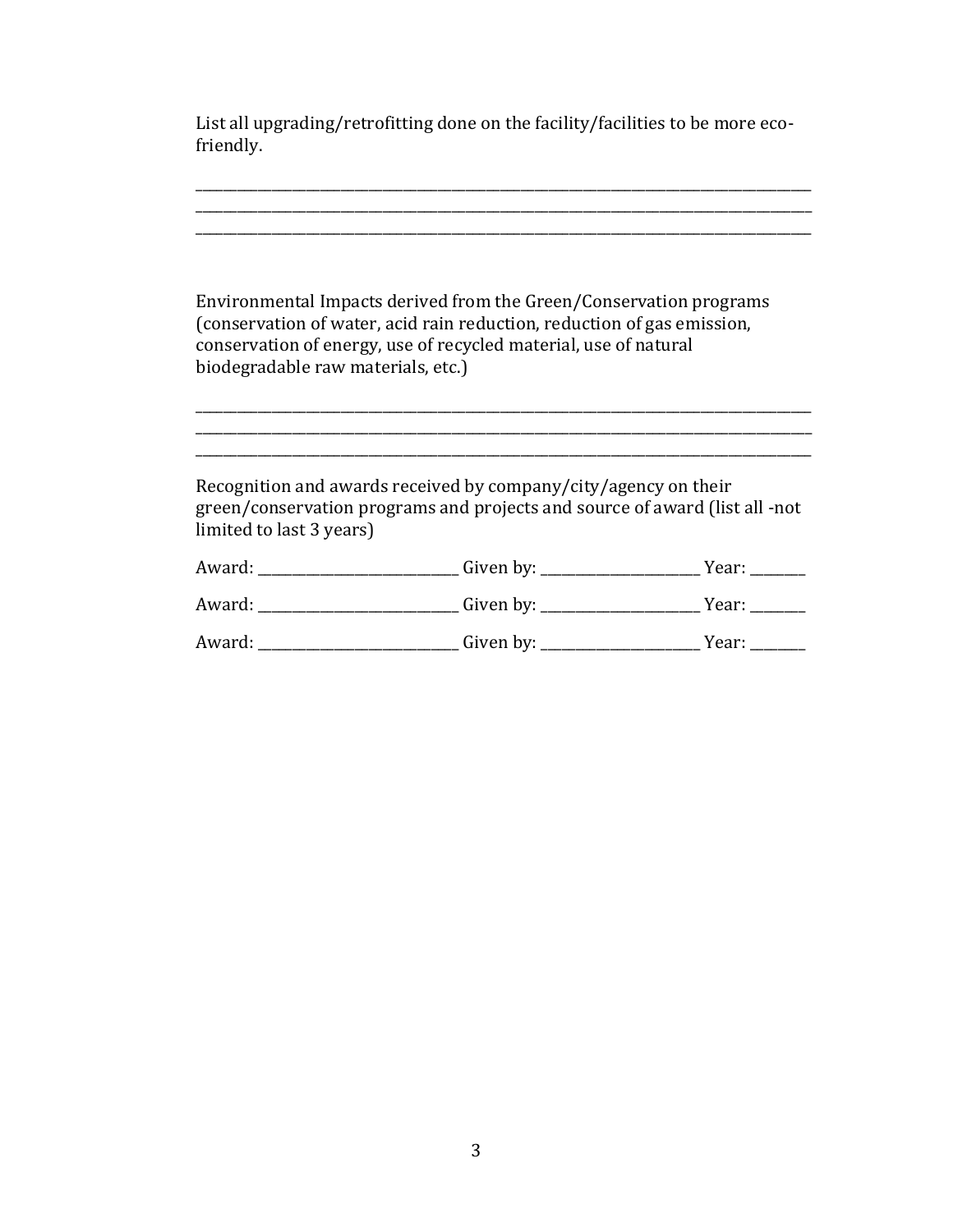# III. Information About the Nominee for B. "Best Sustainability Company or Product"

| Place of Business: $\Box$ National $\Box$ California $\Box$ Orange County          |                                                                      |  |  |  |
|------------------------------------------------------------------------------------|----------------------------------------------------------------------|--|--|--|
|                                                                                    |                                                                      |  |  |  |
|                                                                                    |                                                                      |  |  |  |
|                                                                                    |                                                                      |  |  |  |
|                                                                                    |                                                                      |  |  |  |
| Number of Sustainability products or programs implemented in the<br>$\mathbf{1}$ . |                                                                      |  |  |  |
|                                                                                    | 2. Nature and usage of the product/program.                          |  |  |  |
|                                                                                    |                                                                      |  |  |  |
| 3.                                                                                 | Incentive given to employees/customers for utilizing Sustainability. |  |  |  |
|                                                                                    |                                                                      |  |  |  |
| 4.                                                                                 | Savings derived from utilization of the Product/Service.             |  |  |  |
| 5.                                                                                 | Recognition received for the Product/Service.                        |  |  |  |
|                                                                                    |                                                                      |  |  |  |
| 6.                                                                                 | Certification acquired for the Product/Service.                      |  |  |  |
|                                                                                    |                                                                      |  |  |  |

7. Percentage increase in business due to Product/Service. \_\_\_\_\_\_\_\_\_\_\_\_\_\_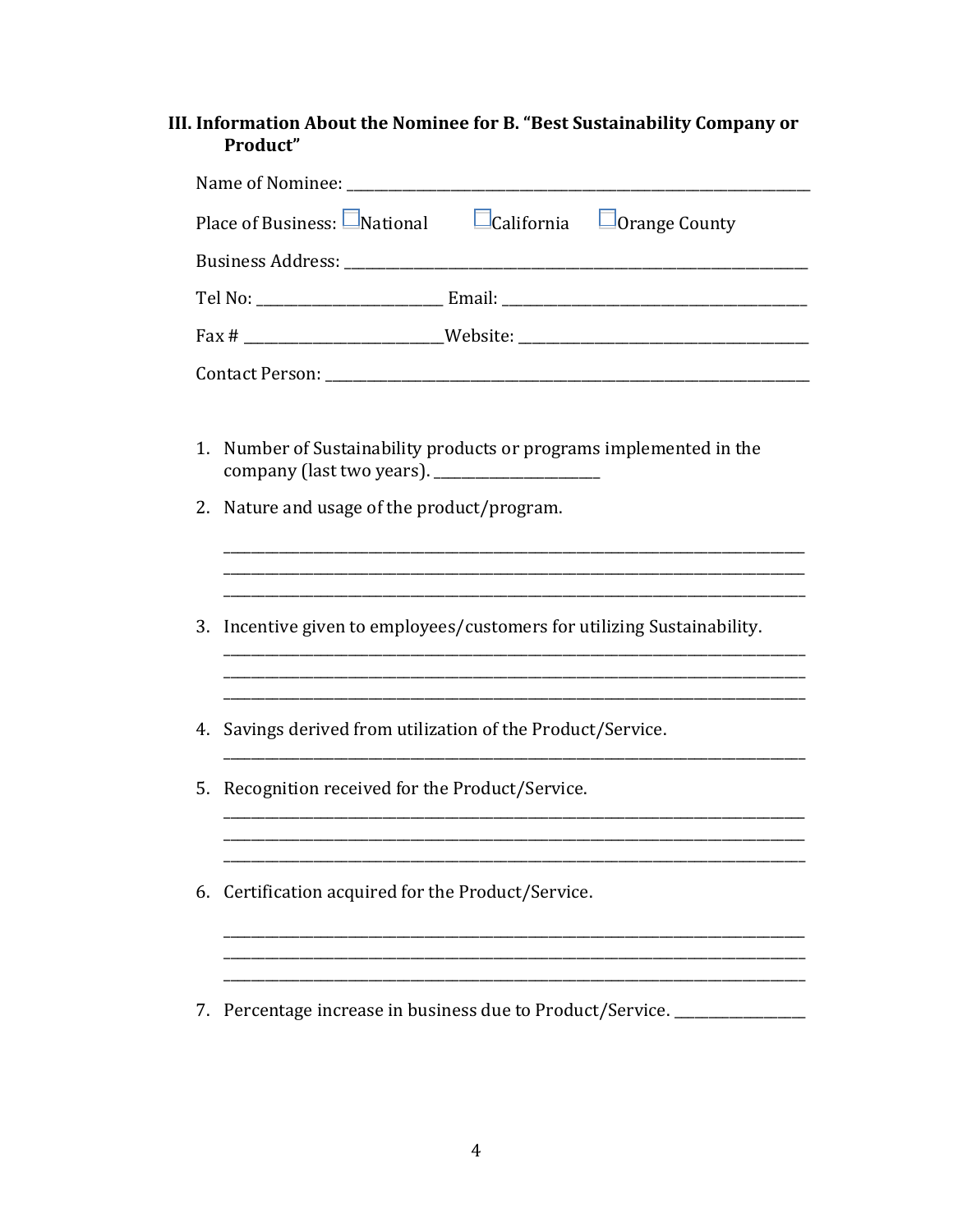# IV. Information About the Nominee for C. "Best Health Company or Product"

| Place of Business: $\Box$ National $\Box$ California $\Box$ Orange County              |  |  |  |  |
|----------------------------------------------------------------------------------------|--|--|--|--|
|                                                                                        |  |  |  |  |
| Tel No: ________________________________Email: __________________________________      |  |  |  |  |
|                                                                                        |  |  |  |  |
|                                                                                        |  |  |  |  |
| 1. Nature and usage of the product.                                                    |  |  |  |  |
| Number of health products sold by the company. _________________________________<br>2. |  |  |  |  |
| Amount of revenue obtained from the health products.<br>3.                             |  |  |  |  |
| Start date company engaged in health products/services:<br>4.                          |  |  |  |  |
| Products or services of company before above date:                                     |  |  |  |  |
| Recognition/s received on the health product/service.<br>5.                            |  |  |  |  |
|                                                                                        |  |  |  |  |